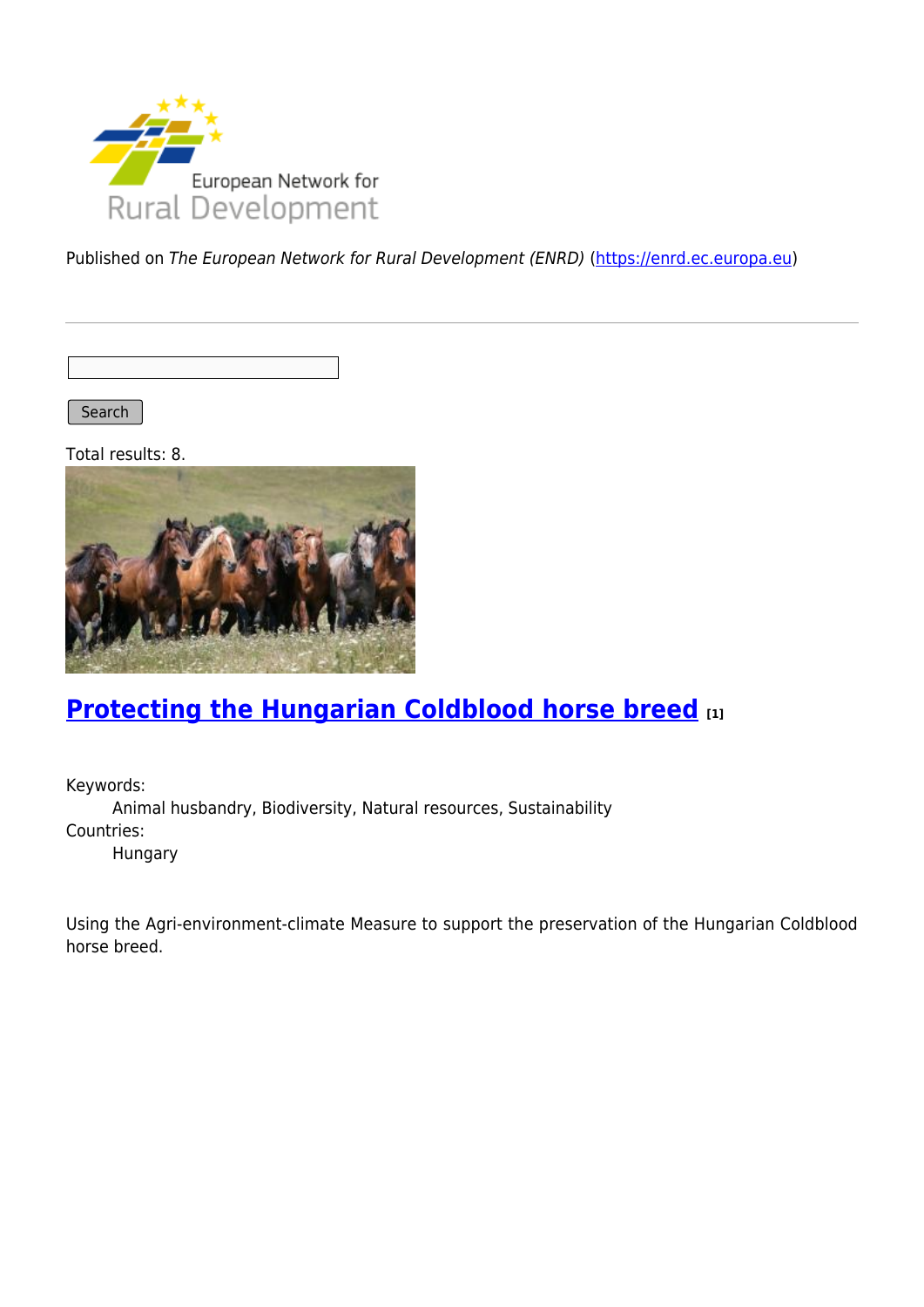

## **[Grily Naturae - kmetija Osterc – Investing in organic](https://enrd.ec.europa.eu/projects-practice/grily-naturae-kmetija-osterc-investing-organic-lavender-production_en) [lavender production](https://enrd.ec.europa.eu/projects-practice/grily-naturae-kmetija-osterc-investing-organic-lavender-production_en) [2]**

Keywords:

Added value, Agriculture, Direct marketing, Diversification, Entrepreneurship, Environmental protection, Family farming, Market development, Organic farming, Tourism

Countries:

Slovenia

A family farm converted to organic lavender farming in order to diversify their offer of products and services in an environmentally sustainable way.



**[Medved Farm – Investing in soil conservation practices](https://enrd.ec.europa.eu/projects-practice/medved-farm-investing-soil-conservation-practices_en) [3]**

Keywords: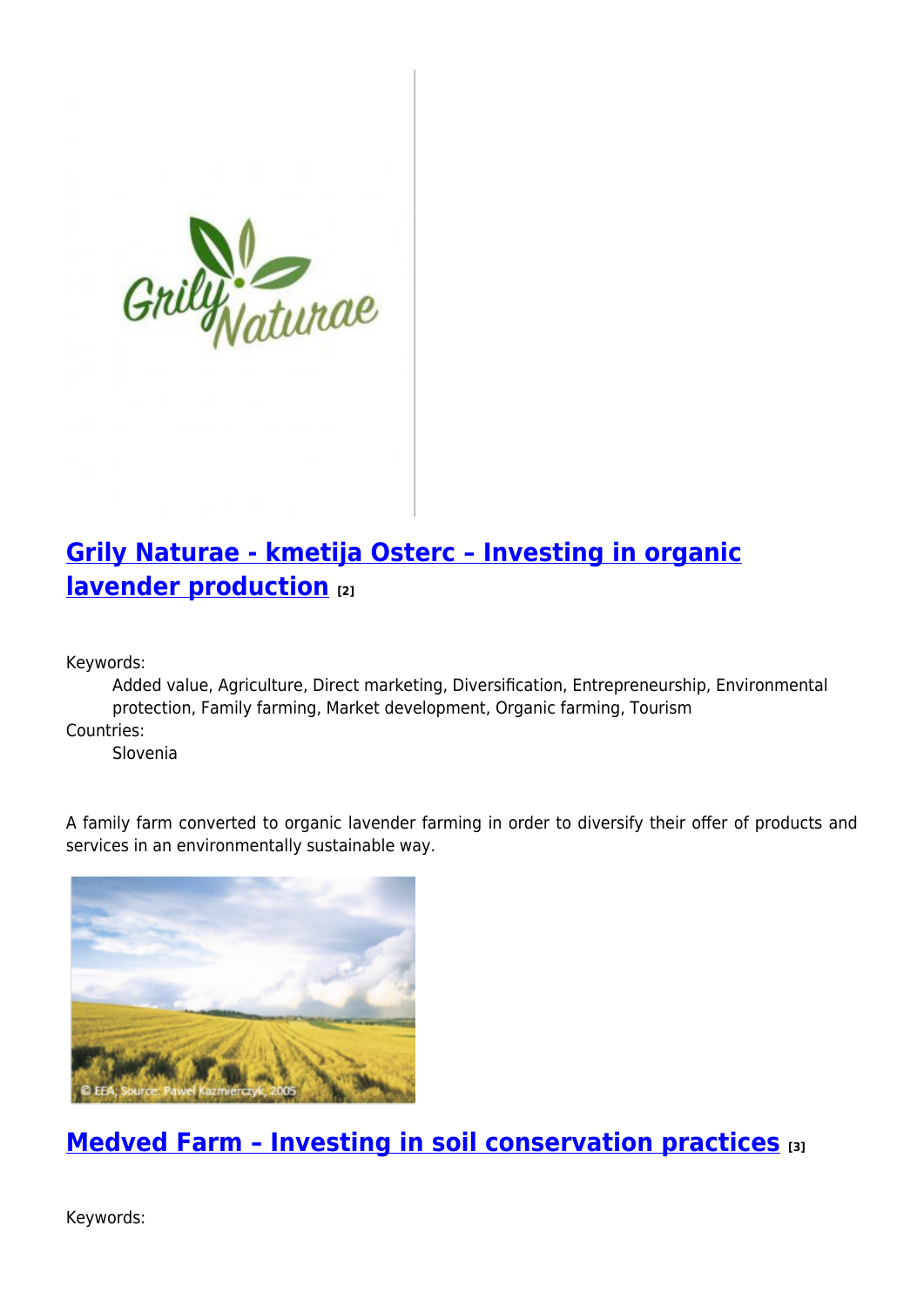Agriculture, Biodiversity, Climate change adaptation, Competitiveness, Energy efficiency, Environmental sustainability, Sustainability

Countries:

Slovenia

A family farm invested in soil conservation practices to increase its capacity to store water and its microbial biomass activity.



### **[Hiša vin Kokol \(Rebirth of vine / grapes\)](https://enrd.ec.europa.eu/projects-practice/hisa-vin-kokol-rebirth-vine-grapes_en) [4]**

Keywords:

Added value, Agriculture, Bioeconomy, Entrepreneurship, Environmental sustainability, Product quality, Rural Inspiration Awards: nominees

Countries:

Slovenia

The project took nature-friendly vine cultivation on a family farm a step further to develop zero-waste processing methods that valorise all by-products of grapes in a sustainable and fully circular way. The resulting seeds, oil and flour have proved very popular with customers.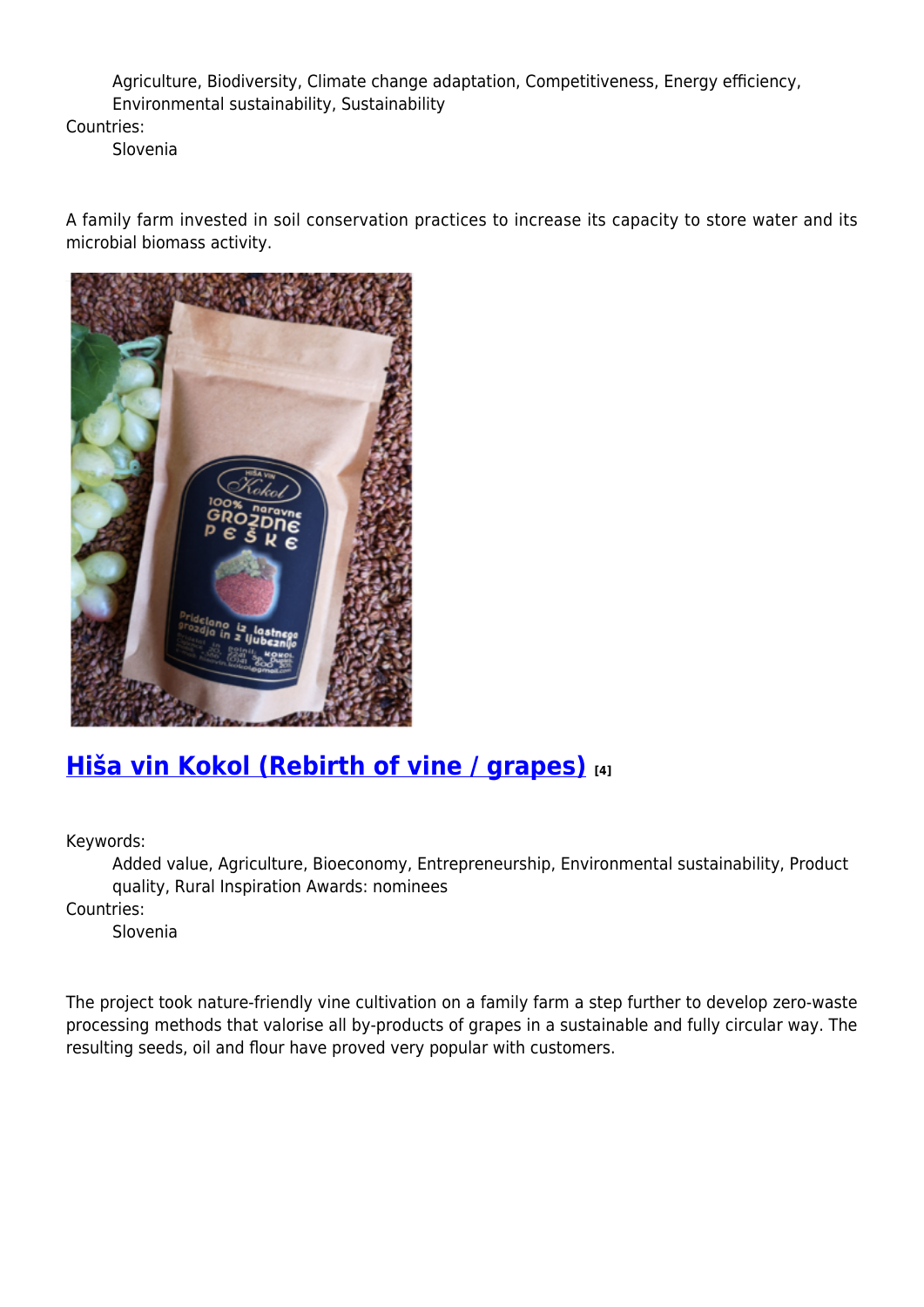

# **[A small Polish farm converting into organic agriculture](https://enrd.ec.europa.eu/projects-practice/small-polish-farm-converting-organic-agriculture_en) [5]**

Keywords:

Added value, Agriculture, Environmental protection, Family farming, Organic farming, Product quality

Countries:

Poland

A small farm converted to organic vegetable production and in so doing successfully increased its competitiveness and profitability.



## **[Janez Smrtnik's farm – Mountain farming using indigenous](https://enrd.ec.europa.eu/projects-practice/janez-smrtniks-farm-mountain-farming-using-indigenous-breeds_en) [breeds](https://enrd.ec.europa.eu/projects-practice/janez-smrtniks-farm-mountain-farming-using-indigenous-breeds_en) [6]**

Keywords:

Animal husbandry, Biodiversity, Diversification, Environmental protection, Mountain area, Product quality, Sustainability Countries: Slovenia

An organic mountain farm uses indigenous breeds to produce high-quality meat, while preserving the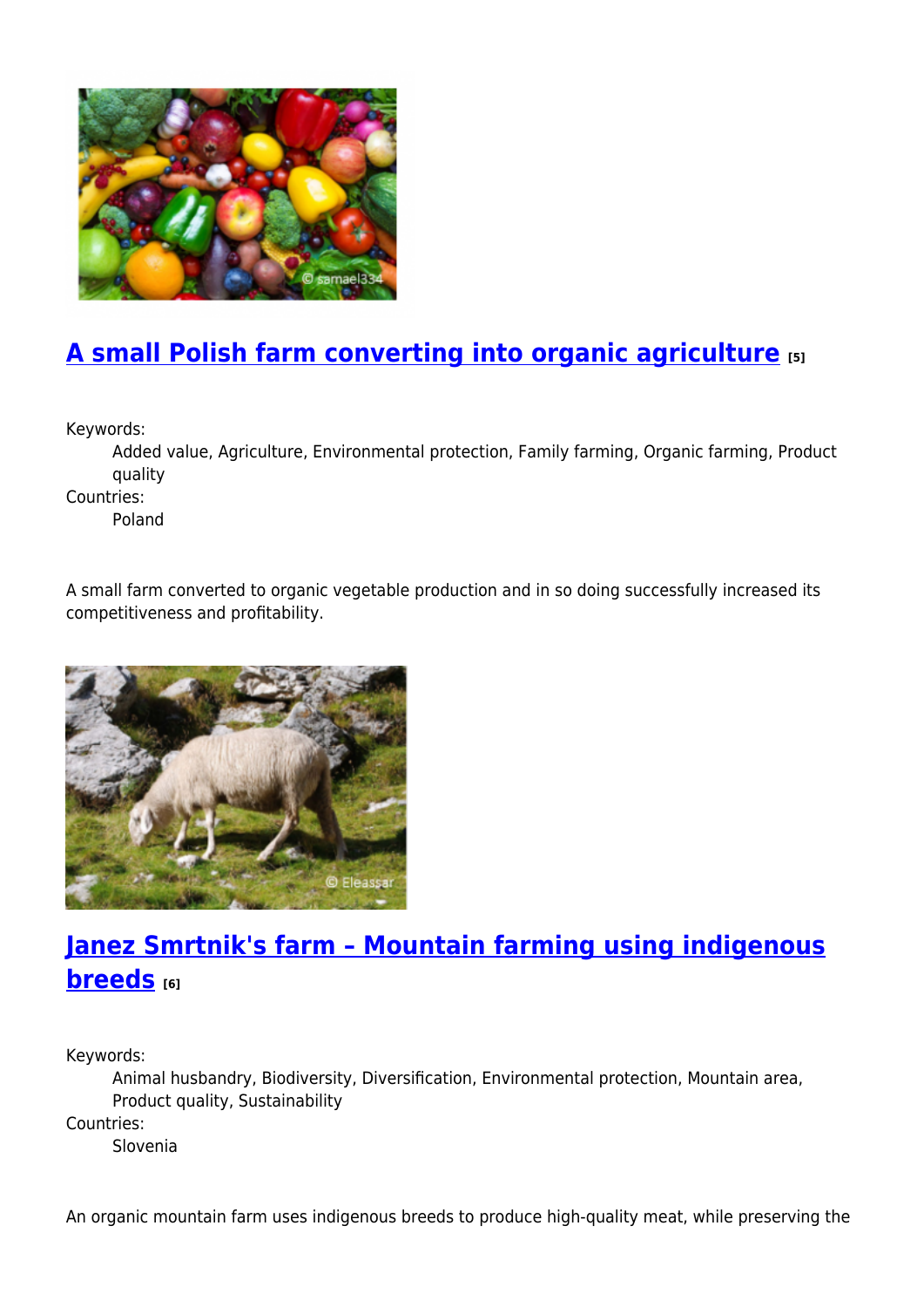local environment and genetic resources.



# **[Investing in organic agriculture in a Less Favoured Area](https://enrd.ec.europa.eu/projects-practice/investing-organic-agriculture-less-favoured-area_en) [7]**

Keywords:

Added value, Agriculture, Biodiversity, Environmental sustainability, Organic farming Countries:

Poland

A farmer in a Less Favoured Area turned to organic agriculture and began growing ancient varieties of cereals. He has achieved sustainability through niche, quality production.